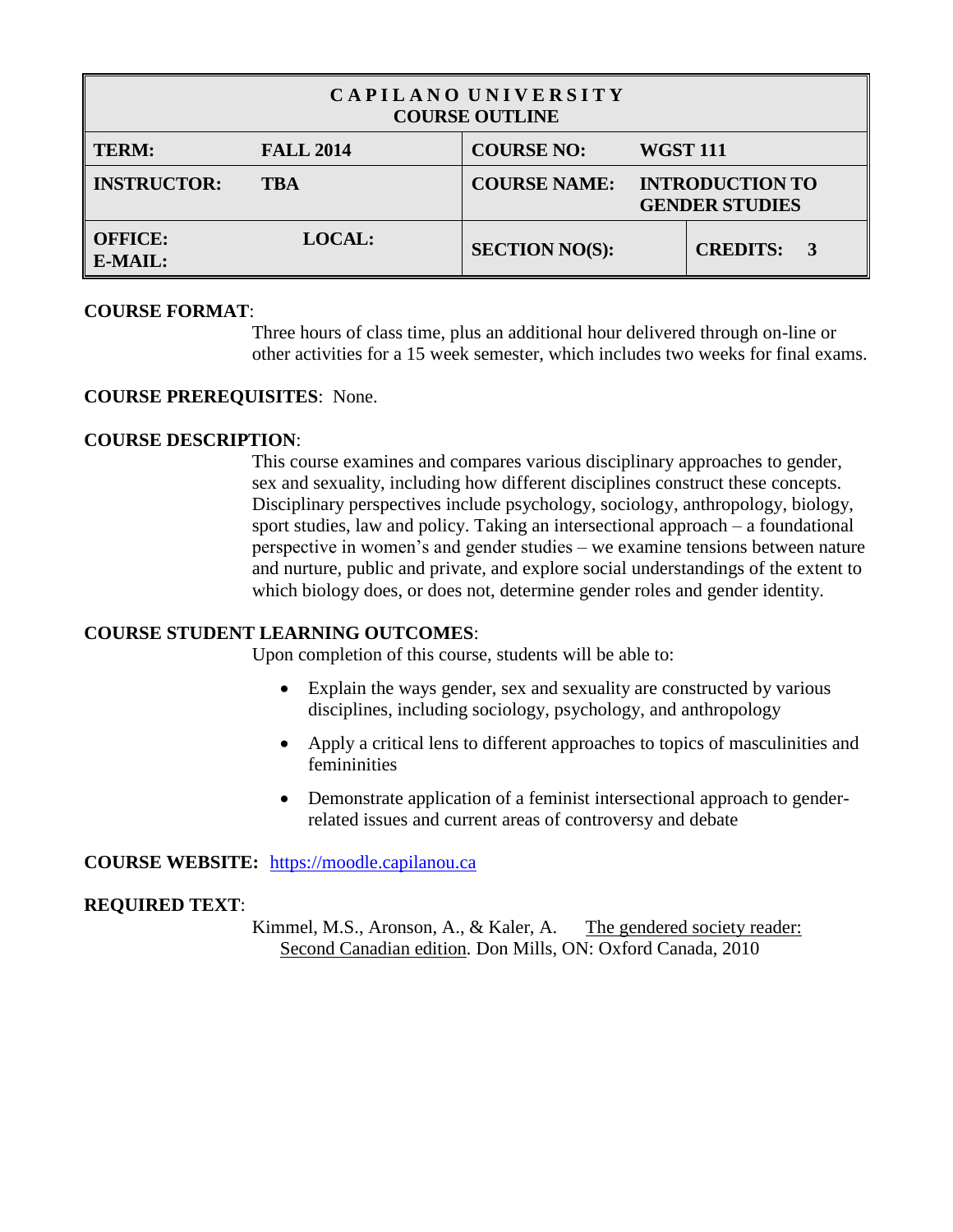# **COURSE CONTENT**:

Note: The order and topics may change. A detailed list of readings and assignments will be provided in class, and available on the course Moodle site.

| <b>WEEK</b> | <b>TOPIC</b>                                                      |  |  |  |
|-------------|-------------------------------------------------------------------|--|--|--|
| Week 1      | <b>Foundations: Gender and Sex</b>                                |  |  |  |
| Week 2      | Foundations: Sexuality and "Orientations"                         |  |  |  |
| Week 3      | <b>Disciplinary Approaches:</b> Biology & Scientific objectivity  |  |  |  |
| Week 4      | <b>Disciplinary Approaches:</b>                                   |  |  |  |
|             | <b>Social Constructivist Perspectives</b>                         |  |  |  |
| Week 5      | <b>Disciplinary Approaches: Psychology of Gender/Sex</b>          |  |  |  |
| Week 6      | <b>Controversies and Tensions: The Gendered Classroom</b>         |  |  |  |
| Week 7      | <b>Controversies and Tensions:</b> The Body's Capabilities: Sport |  |  |  |
| Week 8      | <b>Controversies and Tensions: Caregiving and Family</b>          |  |  |  |
| Week 9      | <b>Controversies and Tensions: Gender and Work</b>                |  |  |  |
| Week 10     | <b>Controversies and Tensions: Media and Pop Culture</b>          |  |  |  |
| Week 11     | <b>Current Special Topics:</b>                                    |  |  |  |
|             | Gender, sex, and sexual relationships                             |  |  |  |
| Week 12     | <b>Current Special Topics:</b>                                    |  |  |  |
|             | Gender and Technology: Virtual Gender?                            |  |  |  |
| Week 13     | <b>Discussion of Reviewed Books</b>                               |  |  |  |
| Week 14-15  | <b>Final Exam Period</b>                                          |  |  |  |

# **EVALUATION PROFILE**:

| Library-based Assignment          | 5%   |
|-----------------------------------|------|
| Reading Test 1                    | 10%  |
| Reading Test 2                    | 15%  |
| Auto-ethnography paper            |      |
| Peer editing                      | 5%   |
| Final paper                       | 25%  |
| <b>Reading Response Papers</b>    | 10%  |
| <b>Book Review</b>                | 20%  |
| Moodle and in-class participation | 10%  |
|                                   | 100% |

# **GRADING PROFILE**:

|  |                                           | $A_+ = 90 - 100\%$ $B_+ = 77 - 79\%$ $C_+ = 67 - 69\%$ $D = 50 - 59\%$ |  |
|--|-------------------------------------------|------------------------------------------------------------------------|--|
|  |                                           | $A = 85 - 89$ $B = 73 - 76$ $C = 63 - 66$ $F = 0 - 49$                 |  |
|  | $A = 80 - 84$ $B = 70 - 72$ $C = 60 - 62$ |                                                                        |  |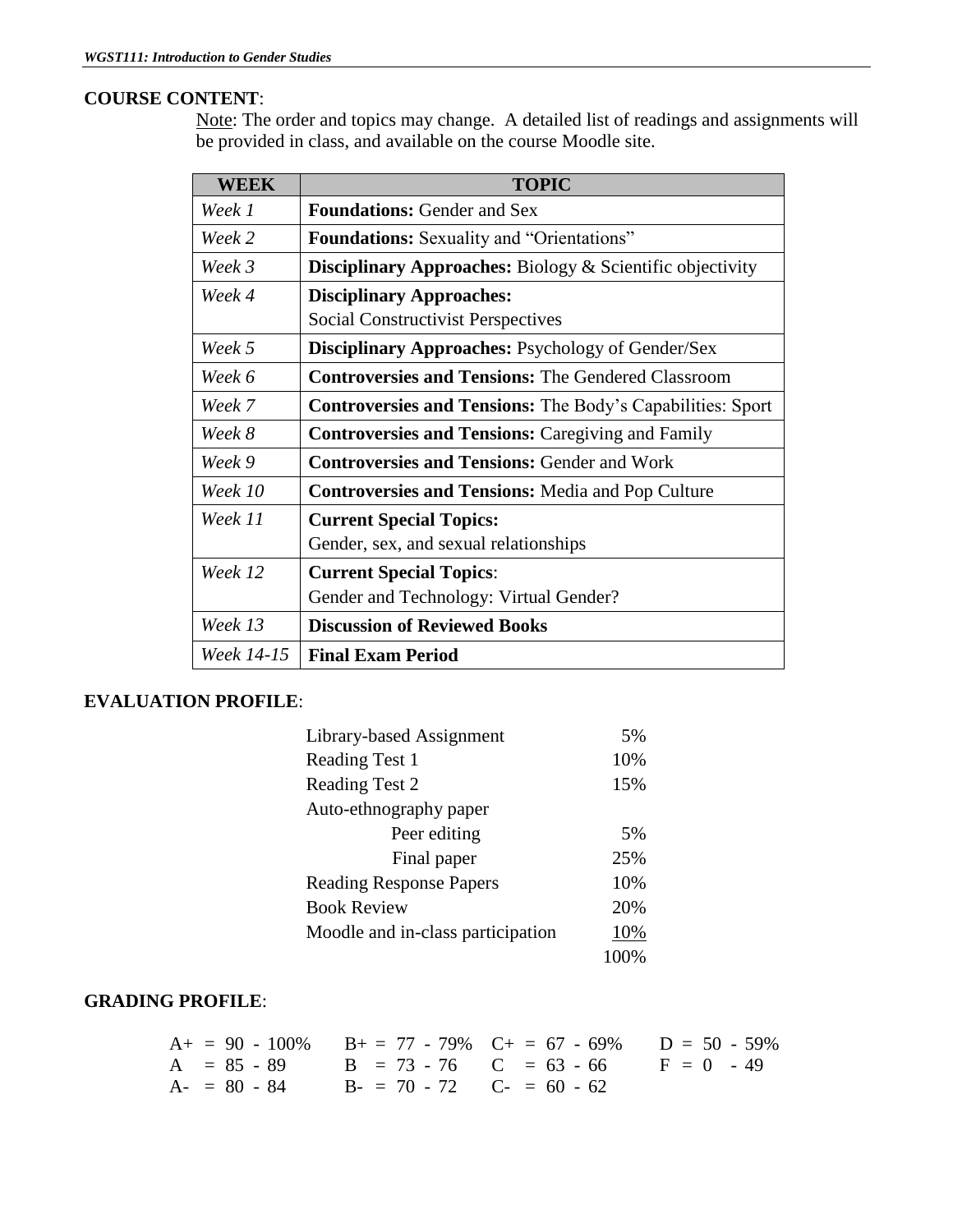### **ASSIGNMENTS**:

Note: Assignment details and due dates can be found on the course website.

- Library Assignment: This assignment follows an in-class library training session, and will be designed to familiarize the student with resources that may be of use in the term research paper
- Reading Quiz: Assessment of students' comprehension of the readings assigned in Weeks 1-4, and Weeks 7-12.

#### Auto-Ethnography Paper:

A self-reflection activity that explores the researcher's personal, subjective experience and locates it in relation to a body of accepted academic knowledge about a socio-cultural phenomenon or event. The paper will be approximately 1250-1500 words (5-6 double-spaced pages), not including the references list.

#### Peer Editing Exercise:

Students are assigned a peer editor, and must bring a draft of their research paper (4 pages minimum, not including title page or references) to class to exchange with a peer for editorial suggestions**.** 

#### Book Review Assignment:

A review of **one** of book selected from a list provided in class and on Moodle (5-6 pages double-spaced.)

#### Response Papers:

- 1. Reading response: One thought paper paper (minimum 2 full pages, maximum 3 pages, double spaced) that critically reflects on one unasigned reading from the textbook.
- 2. Talks/events: Students are required to attend a minimum of 3 events, on or off campus, that are relevant to the course. These may include talks or other events sponsored by the Women's and Gender Studies department, or other groups on campus. After attending each event students must submit a written response paper, outlining an assessment of the event.
- Participation: Along with regular attendance, both effort and quality of participation will determine the participation grade. Quality participation involves fully completing the assigned readings and being prepared to discuss them. The fourth hour activities for this class includes regular participation in the Moodle discussion forums.

# **OPERATIONAL DETAILS:**

*Capilano University has policies on Academic Appeals (including appeal of final grades), Student Conduct, Cheating and Plagiarism, Academic Probation and other educational issues. These and other policies are available on the University website.*

Office Hours: To be announced in the first class. Please note that email and Moodle messages will be read and answered during these times.